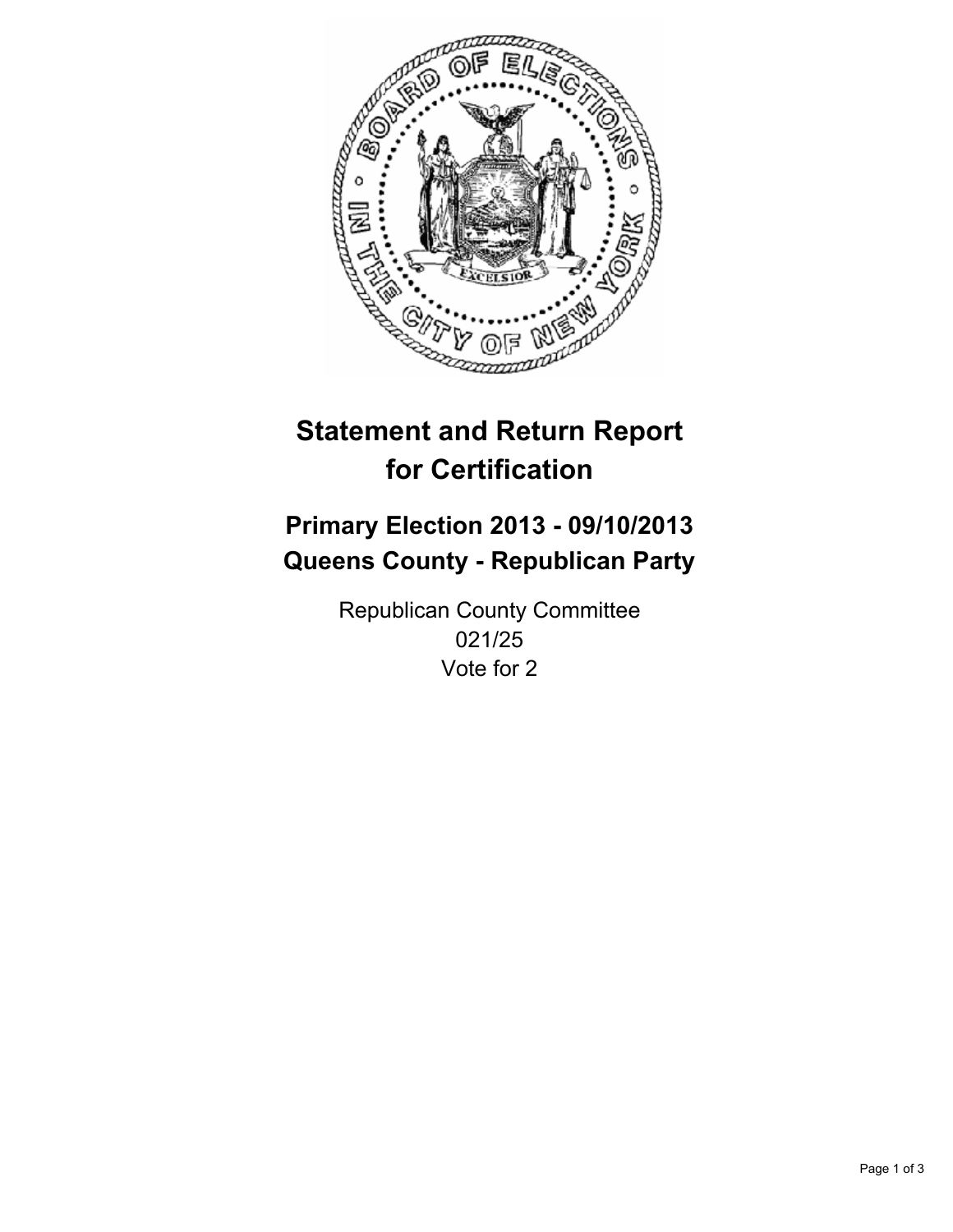

## **Assembly District 25**

| <b>EMERGENCY</b>      | 0        |
|-----------------------|----------|
| ABSENTEE/MILITARY     | 0        |
| <b>FEDERAL</b>        | 0        |
| SPECIAL PRESIDENTIAL  | 0        |
| <b>AFFIDAVIT</b>      | $\Omega$ |
| <b>BIAGIO RAGUSA</b>  | 13       |
| <b>THERESA CRUPI</b>  | 10       |
| <b>KUNG LING WANG</b> | 4        |
| PETER KLARMAN         | 5        |
| <b>Total Votes</b>    | 32       |